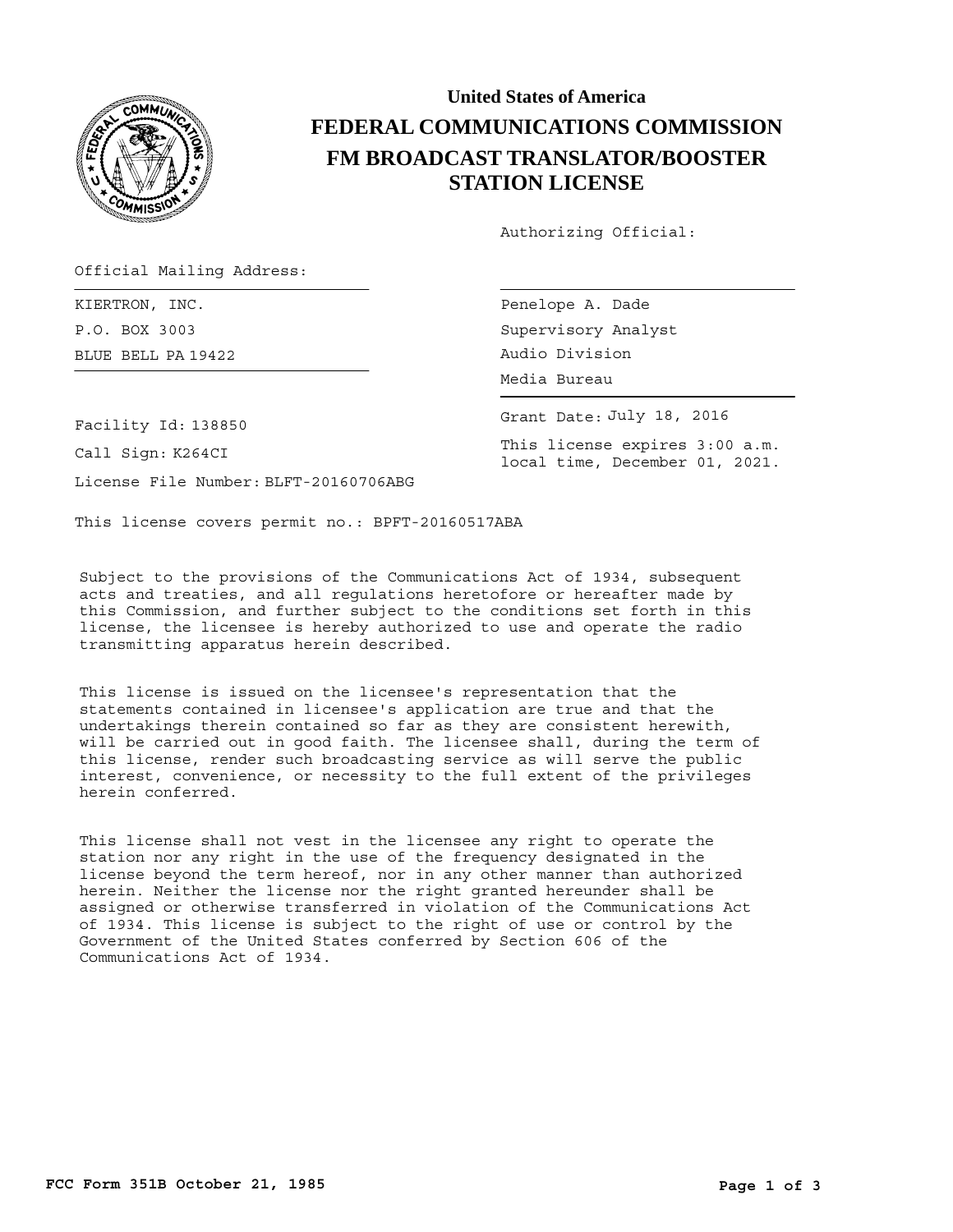Callsign: K264CI License No.: BLFT-20160706ABG Principal community to be served: CA-CORONA Hours of Operation: Unlimited Frequency (MHz): 100.7 Via: Other Primary Station: KBRT (AM), Frequency 740 kHz, COSTA MESA, CA Channel: 264 Name of Licensee: KIERTRON, INC.

Antenna Coordinates: North Latitude: 33 deg 49 min West Longitude: 117 deg 38 min Transmitter: Type Accepted. See Sections 73.1660, 74.1250 of the Commission's Rules. Transmitter output power: 0.0063 kW 20 sec 45 sec

Antenna type: (directional or non-directional): Directional Description: SCA 2XHDCA-5/CV ARRAY

Major lobe directions (degrees true): 45

|                                                           | Horizontally Vertically |           |
|-----------------------------------------------------------|-------------------------|-----------|
|                                                           | Polarized               | Polarized |
|                                                           | Antenna:                | Antenna:  |
| Effective radiated power in the Horizontal Plane (kw):    | 0.013                   | 0.0085    |
| Height of radiation center above ground (Meters):         | 81                      | 81        |
| Height of radiation center above mean sea level (Meters): | 902                     | 902       |

Antenna structure registration number: 1276731

Overall height of antenna structure above ground (including obstruction lighting if any) see the registration for this antenna structure.